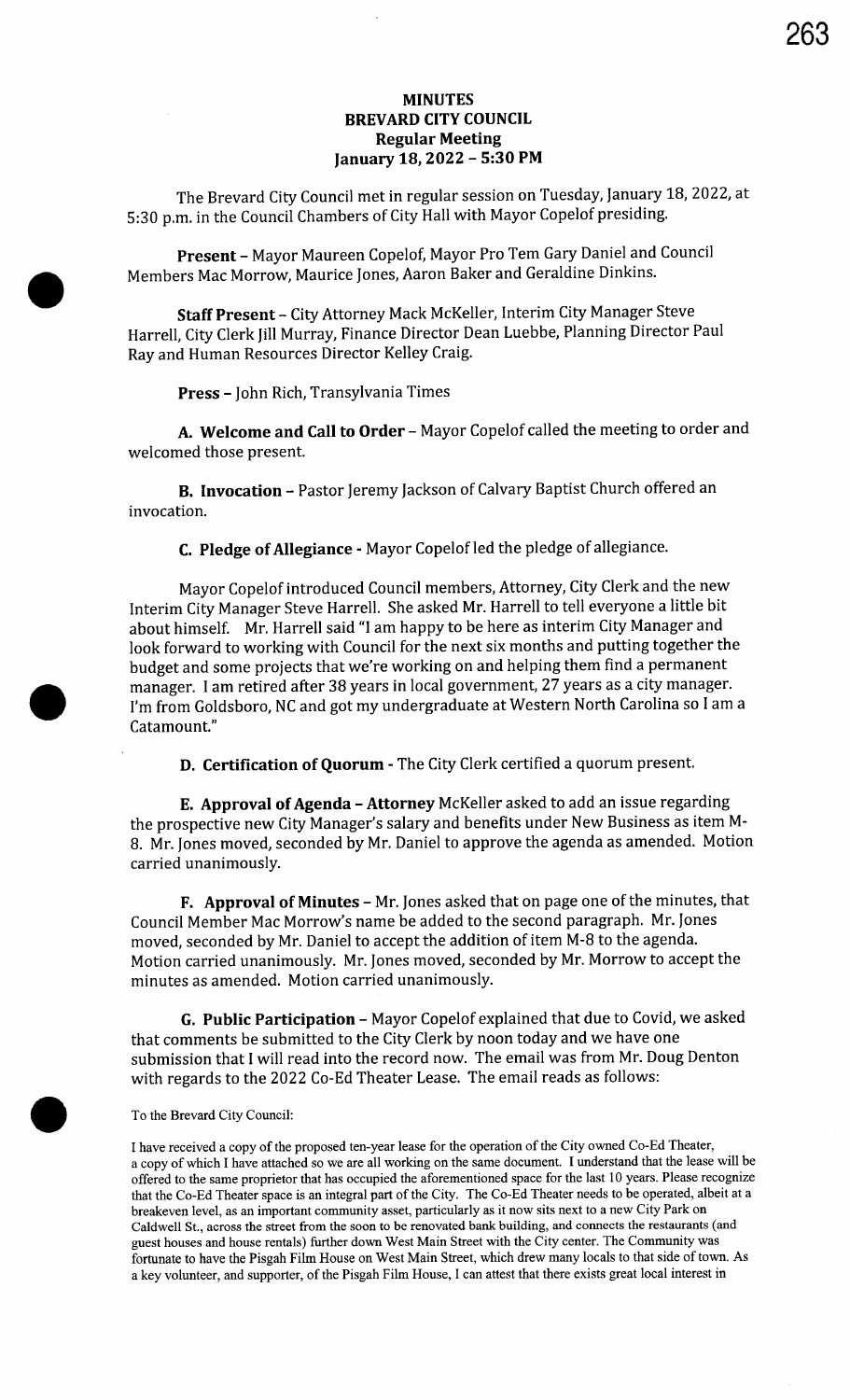# 264

independent film, including thought provoking documentaries. Its existence on Main Street revealed that there is great local interest in <sup>a</sup> variety of films. I believe that the Co -Ed Theater Lease should include stipulations that the operator of this City owned property should offer a cross section of film genres, and not only so-called "blockbusters." Whomever is awarded the privilege to operate the Co-Ed Theater would greatly benefit as proprietors if they would recognize the potential this City owned property holds. The Co-Ed Theater has the potential to be <sup>a</sup> Community Hub, but only if said proprietors recognized that the residents of the City of Brevard and Transylvania County are not only interested in Marvel Comic movie characters.

#### I recommend that the Co -Ed Theater Lease be rewritten to include:

1) That the Co -Ed Theater contract be awarded for <sup>a</sup> period of <sup>3</sup> years to give the City flexibility in the event the lessee is unable to provide <sup>a</sup> cross section of films for the community at large.

2) That the lease requires the facility "annum" be increased to  $$1.000.00$  each year after the first year, to be used

by the City for minor facility repairs.

- 3) That the lease requires the Theater to be open every Saturday and Sunday (weather permitting) and at least on two other nights during the week.
- 4) That the lease requires monthly attendance numbers, to reflect community interest and engagement.
- 5) To offer a wide variety of film genres, including independent fiction and non-fiction films during weekdays.
- 6) That, on a cost basis only, the Theater be available for use by the Community during the week.

I fully understand the limitations imposed by the ongoing pandemic and its impact on staff shortages, but these will pass, and the Co-Ed Theater has to be ready and incentivized to grow with the needs of of a vibrant Community of film goers, and to be <sup>a</sup> destination that is looked upon as <sup>a</sup> special place to build Community. The current lessee has not in the last five years done any real marketing or community outreach and therefore I recommend that the City extend the current lease for one- year, and that the City offer a fair and open process to consider other potential proprietors of the Co-Ed Cinema. The Co-Ed Theater is an important asset, a place where residents throughout our great City and County can come together to enjoy the Art of Film.

- H. Certificates/Awards/Recognition None.
- I. Special Presentation(s) None.
- J. Public Hearing $(s)$  None.

K. Consent and Information - Consent Agenda items are considered routine and are enacted by one motion. Mayor Copelof read aloud the items listed and asked for a motion to approve the consent agenda. Mr. Jones asked that item K-5 Short Term Rental Task Force Minutes be removed for discussion and be renamed as item M-9 under New Business. Mr. Daniel moved, seconded by Mr. Baker to approve the consent agenda as amended. Motion carried unanimously.

## K -1a. Financial Report for month ending December, 2021.

K-2. Tax Settlement Report for month ending December, 2 02 1.

## K-3. Resolution No. 2022-01 Approving Property Tax Releases.

## RESOLUTION 2022-01

## A RESOLUTION APPROVING PROPERTY TAX RELEASES

#### WHEREAS, The City of Brevard has previously determined to collect

property taxes for the City of Brevard and the Heart of Brevard and it is necessary to release the below 0

shown amount from the city tax records.

#### BE IT NOW, THEREFORE, RESOLVED THAT:

The Tax Collector is hereby authorized to remove December 2021 property

values from the tax scroll in the amount of: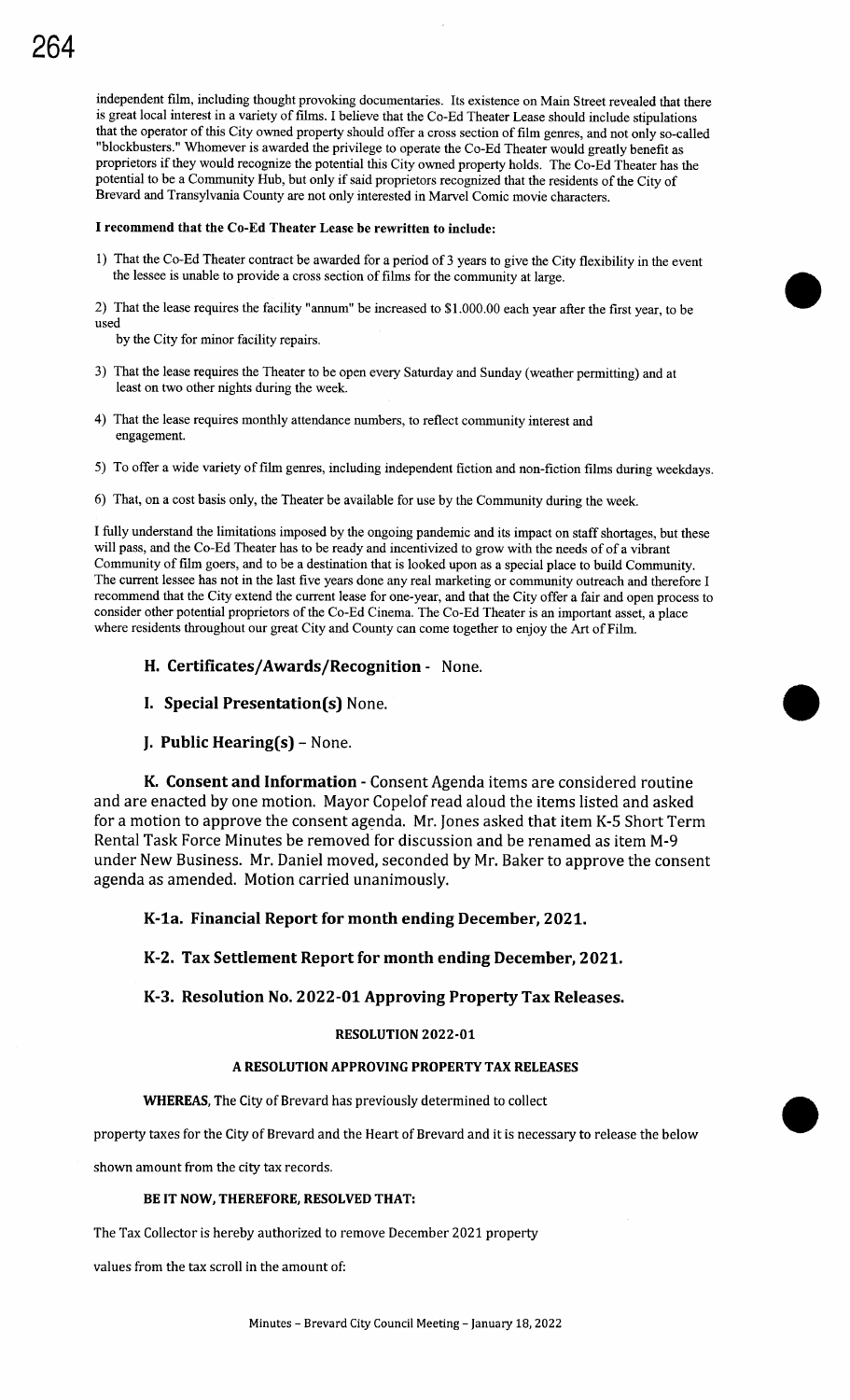Adopted this the 18<sup>th</sup> day of January, 2022.

# K-4. Council Finance and Human Resources Committee Minutes -December 16, 2021.

K-6. Correspondence (No Action. Offered as information only.) a. Transylvania County Building Permit Activity, December, 2021.

#### L. Unfinished Business - None.

M. New Business.

## M-1. Co-Ed Theater Lease.

Attorney McKeller explained that the Co -Ed Theater is a City owned property. The equipment inside is not the City's. If we are to issue a lease for less than ten years, we are allowed to do so upon 30 days' notice and there has been a proposal from the current lease holder. What we're looking for tonight is if Council is ready to enter into the lease that was included in your packet or if there needs to be another negotiation. If they wish to approve, there will be <sup>a</sup> public notice issued for 30 days and then <sup>a</sup> resolution would be passed allowing us to enter into the lease. This lease expires in February, so if it expires, the lease is over.

Abby Steel said that she has been the owner since 2015. She heard the proposal and understands the questions and concerns and is committed to keep it <sup>a</sup> vibrant hub and part of the community and listening to the concerns that people have.

Mr. Daniel said that looking at the list of improvements over ten years, it looks more like maintenance and not improvements. If we are giving this building to someone for ten years, I think there should be some expectations. Attorney McKeller said if you read paragraphs <sup>4</sup> and 5, it essentially relieves the City of maintenance of that building.

Mr. Harrell added we have a leak issue in the roof and I just met with David, Bobby and Dean today to discuss it. We had <sup>a</sup> structural engineer look at it and it needs structural support back into the roof. It has nothing to do with the operation of the building. We'll bring it to your February 7<sup>th</sup> meeting with estimates.

Attorney McKeller said we need a decision by Council to give me what the terms of the lease are going to be, the length and terms, and if majority of Council agrees, I can speak to Ms. Steel tonight and make those amendments and start the 30 day notice period.

Ms. Dinkins motioned, seconded by Mr. Daniel to authorize the City Attorney to amend the lease as presented with the following additions. The lease term be amended to be a ten year lease in effect for five years and then is authorized to renew each year after that up to ten years, that an annual report be required and that the proposed lease be presented for <sup>a</sup> 30 day public notice. Motion carried unanimously.

#### M-2. Update on Estatoe Trail.

Mr. Ray explained that in October, 2019 Conserving Carolina applied for grant funds from Pisgah Health Foundation to support three separate multi-use trail projects, the Ecusta Trail, the Estatoe Trail and the Mills River Valley Trail. The application was denied by Pisgah Health in November, 2019. On March 27, 2020, Conserving Carolina was formally notified that Pisgah Health Foundation had decided to fund only the Estatoe Trail portion of the request and the narrative and budget were revised to reflect a \$240,000 award for construction of the Estatoe Trail segment from Main Street to the Mary C. Jenkins Community Center. Unfortunately, COVID slowed down many projects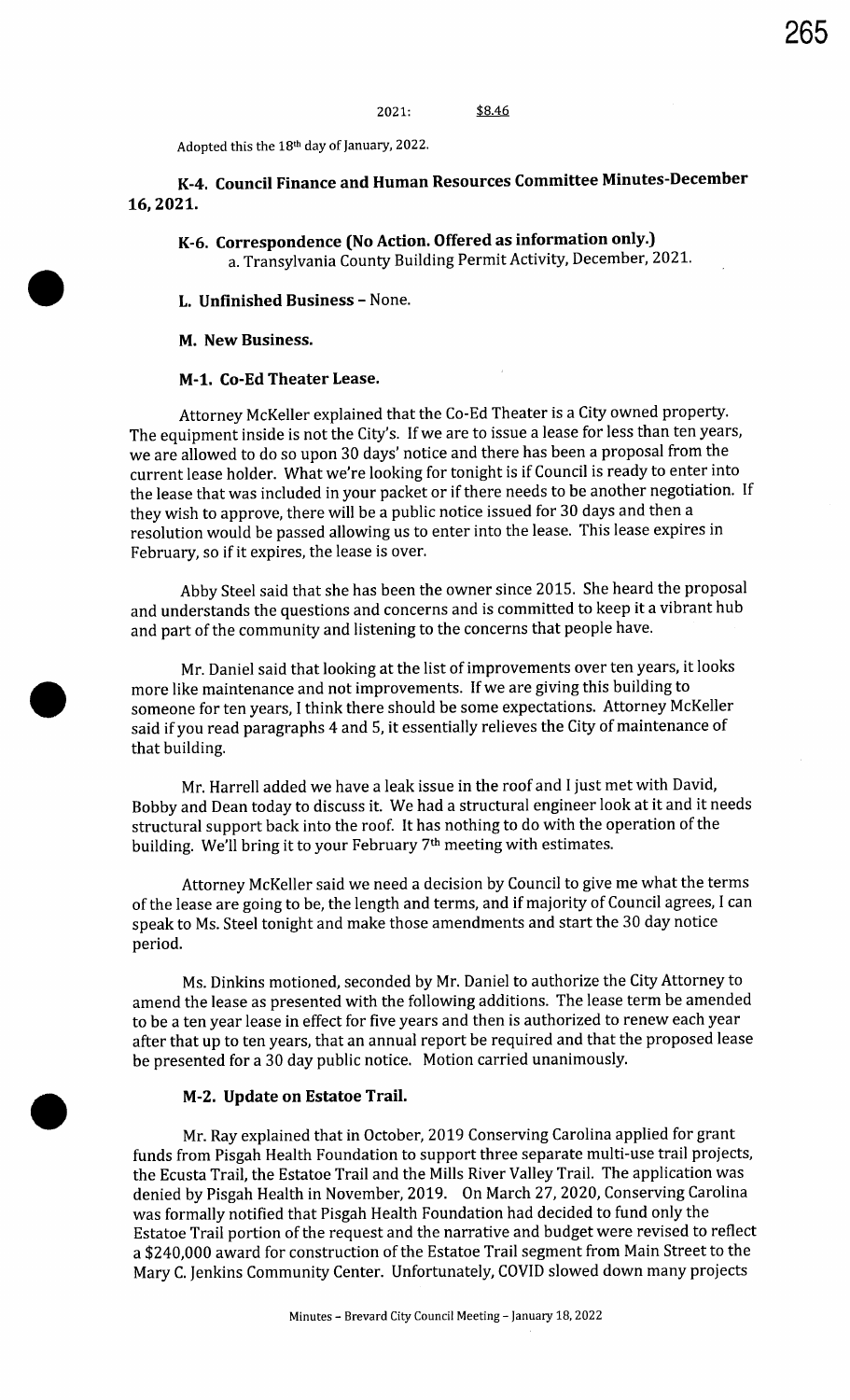and, although the funding cycle was extended to July, 2021, it was not enough time. However, Lex Green, President of Pisgah Health Foundation, encouraged the City to resubmit for grant funding once we are "shovel ready". A financial summary was shared with Council showing that Fund 78 recorded a deficit of \$380,000 as of 6-30-21. (On file in Clerk's Office)

Mr. Harrell explained that Mr. Luebbe made him aware of the deficit and said that each year the City gets a letter from the Local Government Commission ( LGC) dinging us for <sup>a</sup> debt in the general fund. That letter will continue to come until we take care of it and it could hurt us for future projects that they have to approve. Our recommendation is to put it in the budget this year. It stops us from moving ahead with some of the trail work that we need to do so we need to get rid of this deficit.

Mr. Luebbe added that if you ever look at Note <sup>2</sup> of the financial statements, its entitled stewardship in finance and accountability, and that's where this deficit is listed. We actually have one in the Rosenwald Fund as well (a smaller number) but I think the Interim Manager and I are used to seeing nothing under that column because what that's basically telling you is that you are not being perfect stewards of your money and I think that's why when I brought it to Steve's attention, he was concerned. Mr. Harrell added that he is not used to getting those letters from the Local Government Commission and you don't want those kind of letters coming in particularly if <sup>a</sup> project comes up and you want to borrow some money, they're going to be looking at anything in your financial statement that would say you' re not in a position to borrow money.

Ms. Dinkins said so in other words, we started and finished a project without a dedicated funding source?

Mayor Copelof said the plan was this \$45, 000 a year payment. Now with new leadership, a new City Manager and new Finance Director, they think we should change the approach. We clear the debt and pay it off and have <sup>a</sup> better standing with the LGC. We also lost the \$240,000 that Pisgah Health was providing. They have assured me that they still support this effort and although there are no guarantees, they encouraged us to resubmit when we're shovel ready.

Ms. Dinkins asked how much this will set back our multi-use path. Mr. Luebbe said \$380,000. She then asked how many years that would be? Mr. Harrell said he wasn't sure at this point but would get back to her at the February 7<sup>th</sup> meeting with some more concrete ideas.

Mr. Baker said I have to say a couple of things and I know that they're not necessarily the fault of the people in this room. We were told to great fanfare that we had a million dollars for the multi-use path a few months ago and we've lost \$240,000 of that million dollars and we never really had the \$388,000 to begin with. So, we had <sup>a</sup> million dollars and we lost \$628,000 of that. In terms of open communication and transparency, that's not a great look to be honest. We've heard from citizens that this trail is <sup>a</sup> huge asset and that they want to see it finished and <sup>I</sup> realize again that some of the folks that made this decision are not here in this room but I think it's on us now especially heading into a budget season that we make good on the promises that we've made. That 2018 resolution that was passed that said the path would be finished in three years and we're past that now and now we have \$36,000 left in our fund that's supposed to be building that trail. I see a lot of problems with that and I would challenge us to make it a priority. supposed to be building that trail. I see a lot or problems with that and I would<br>challenge us to make it a priority.<br>Mr. Harrell said that we will bring back some concrete ideas.

## M-3. Update on Railroad Avenue Bridge Replacement.

Mr. Luebbe explained that the Railroad Avenue Bridge Replacement project is the other active project in fund 78 which is what we call the Multi-Use Paths Fund. So, the two active projects are this one and the Estatoe Trail project. The bridge is over 60 years old and recently received a rating of 31.92. In July, 2013, the City signed an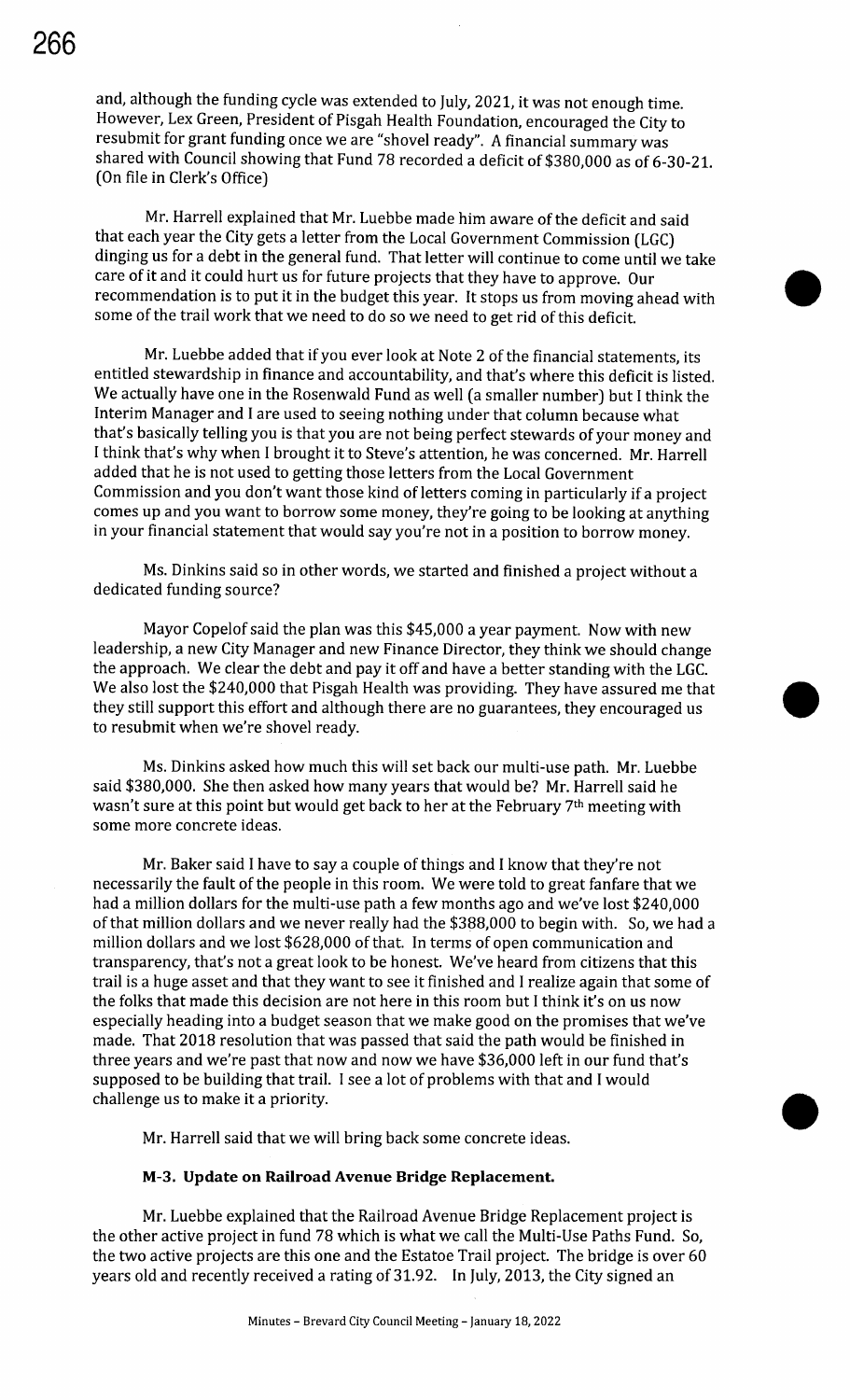agreement with NCDOT for a project that was supposed to be worth \$1,040,000 and the City of Brevard was responsible for 20% of that, or \$208,000. From January, 2016 through November, 2019, the City expended \$595,000 of which \$196,000 represented three property acquisitions and \$399,000 represented engineering costs. The most recent estimate to complete the bridge is \$1,731,000 which includes the \$595,000 we have already spent. The City is currently in communication with NCDOT to request an additional contract for the difference in cost which is \$691,000. If that contract is awarded, the City will still be responsible for 20% of that amount which would be 138,200.

Mr. Harrell said that one of the questions that I had and am sure some Council members had is where did \$399, 000 go for engineering costs and why don't we have <sup>a</sup> new bridge. In talking with the engineer earlier today, they basically designed <sup>a</sup> 50 foot wide bridge for the corridor that was going through there, they spent the money ready to put in <sup>a</sup> 50 foot bridge with sidewalks on each side and then when it was decided we weren't going to do that and go down to <sup>a</sup> 30 foot wide, they had to redesign it again. They also discovered that there was water, sewer and storm water lines that needed to be moved so they had to spend money to have that engineering work done as well. There are things too like someone being on site to oversee the construction, the administrative work, environmental work because it's over water so that's where we're at. My understanding from the engineer today is that we were going to move ahead with this in 2021, then DOT came in and said, we don't have the money right now. I don't know if you remember, but in 2019 the State legislature did not adopt <sup>a</sup> budget and everyone was living on what they budgeted the previous two years so for two years, it's been static as far the State money goes. I have talked to the engineer about coming to your February 7th meeting and give the Council a much more detailed look at what has been spent. His hope is that we'll be in a position to bid the bridge this spring with the idea of getting it completed in the four months before October. There is <sup>a</sup> period of time between October and April that you are not allowed to go into a waterway and do any work because of wildlife that depends on that waterway so we have <sup>a</sup> window that we have to hit in 2022 to get this done and bringing the engineer here will give you an opportunity to ask whatever questions you would like to ask and let them tell us this is where we've been and this is where we're going and I would highly recommend that.

Mr. Luebbe added that we have to get that additional DOT agreement first. Without the agreement, we're at \$691,000 out of our pocket to get it done.

Mayor Copelof said so the worst case scenario is that we have to find \$691,000 in our general fund to cover it if we don't get the agreement. Best case, we pay \$138,200 if we get the contract. The bridge is a responsibility that we have to rebuild so hopefully we get the 80/20 split and we can execute the project before the costs go up anymore.

Council agreed that the engineer should come to their February meeting to explain everything and answer any questions Council may have.

M-4. Resolution No. 2022-03 Authorizing Signatures be Printed on A/P Checks. Mr. Harrell explained that we're processing about 50 checks a week and we're doing it with handwritten signatures and it does allow for local governments to use electronic and hand stamps rather than signing them. I would highly recommend with <sup>a</sup> multi-million dollar operation, we moved into what most cities are doing. The resolution before you authorizes that.

Mr. Baker thanked Mr. Harrell for bringing this up and bringing it forward.

Mr. Morrow moved, seconded by Mr. Daniel to approve the resolution as presented. Motion carried unanimously.

#### RESOLUTION NO. 2022-03

## RESOLUTION AUTHORIZING THE USE OF ELECTRONIC SIGNATURES AND SIGNATURE STAMPS ON FINANCE RELATED DOCUMENTS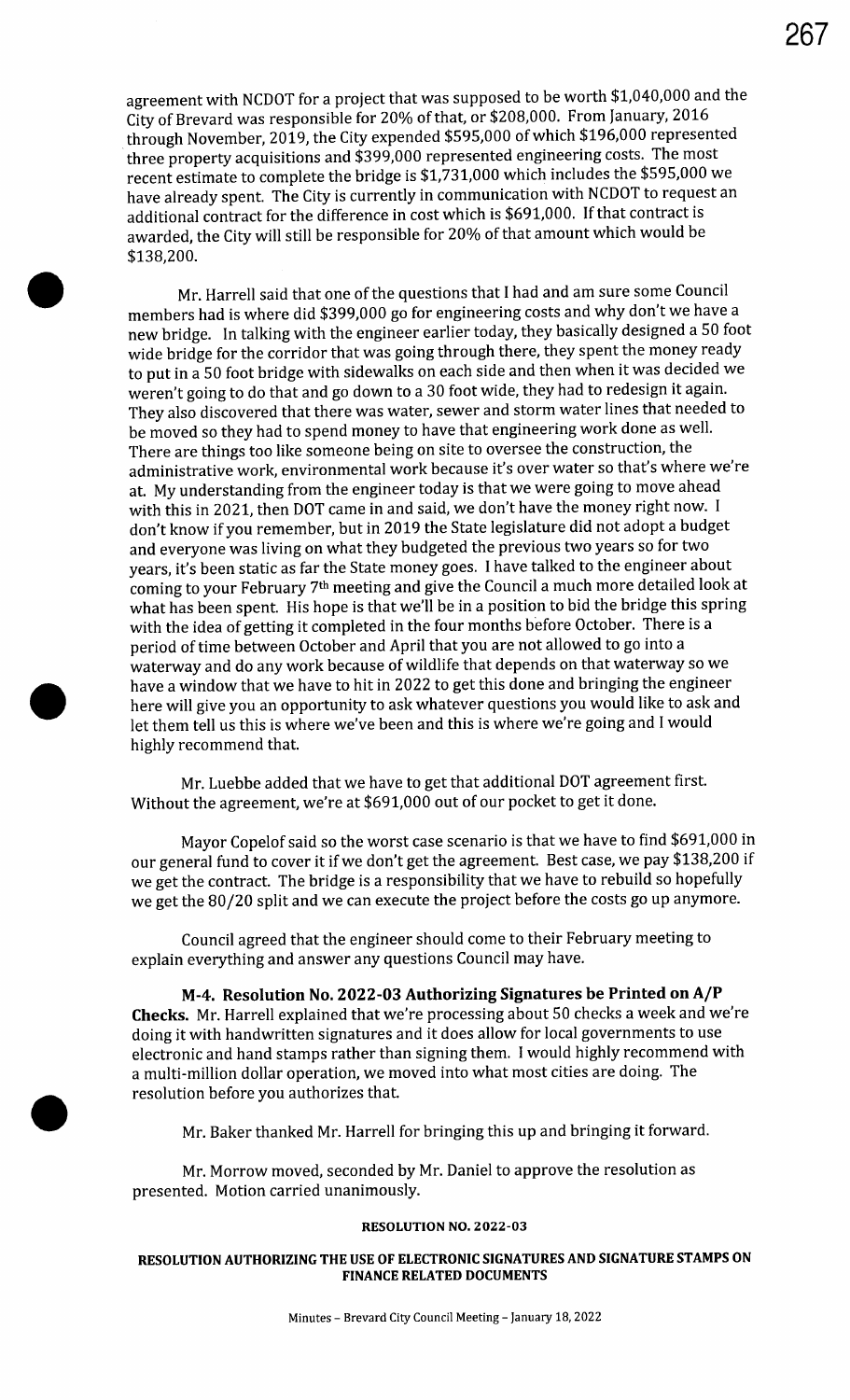WHEREAS, the City of Brevard mails approximately fifty accounts payable checks each week which requires dual signatures of authorized personnel;

WHEREAS, North Carolina General Statute 159-28. <sup>1</sup> allows <sup>a</sup> governing board of <sup>a</sup> local government to provide by appropriate resolution for the use of facsimile signature machines, signature stamps, or similar devices in signing checks and drafts and in signing the preaudit certificate on contracts or purchase orders. The board shall charge the finance officer or some other bonded officer or employee with the custody of the necessary machines, stamps, plates, or other devices, and that person and the sureties on his official bond are liable for any illegal, improper, or unauthorized use of them for local governments to use electronic signatures to expedite this process;

WHEREAS, the City of Brevard desires to implement the use of an electronic signature system and/or signature stamp system in accordance with the aforementioned NCGS 159.28.1;

#### NOW, THEREFORE, BE IT RESOLVED BY THE CITY COUNCIL OF THE CITY OF BREVARD, NORTH CAROLINA:

Section 1. The City of Brevard desires to approve and authorize the use and acceptance of electronic signatures and/or signature stamps per NCGS 159.28.1;

Section 2. The electronic signature approval shall be limited to the Finance Director and City Manager who are both entitled by current official Council action to manually sign finance related documents on behalf of the City of Brevard.

Section 3. This Resolution shall become effective upon its adoption and approval.

Adopted and approved this the 18<sup>th</sup> day of January, 2022.

M-5. Agenda Management App. Mr. Harrell explained that this is another improvement. Currently the agenda packet is done by hand, everyone sends everything to Jill and Jill puts it all together. There are agenda apps out there that allow the department heads to enter their info into the app and it automatically sends it to the City Manager, Finance Director and City Clerk. It stores the agenda documents and we can immediately pull everything without issue. Going to two Council meetings a month, we need this app. The estimate is \$6,500 this year and then \$4,000 every year after to maintain. Before we move forward, I wanted to get Council's approval.

Mr. Daniel moved, seconded by Ms. Dinkins to approve the purchase of the agenda app. Motion carried unanimously.

## M-6. Wilson Road Betterments Option.

Mr. Ray explained that at the direction of City Council, staff has been working closely with NCDOT on an initiative to beautify our major transportation corridors through Brevard by designing betterments which go above and beyond the State's standard landscaping treatments for projects. Project R- 5763 was approved by the NCDOT to improve approximately 3.6 miles of Wilson Road between U.S. 276 and Old U.S. 64. Mosaic Civic Studio has merged with Traffic Planning and Design, Inc. and they have proposed a schematic landscape design for the Wilson Road roundabout and constructions drawings to coordinate with NCDOT's aggressive timeline for that project. The estimated cost for the design work is \$13,500.

Ms. Dinkins she would like to see the same company doing all of our roundabouts and I would like to see the designs to make sure they're copasetic and tell the story of Brevard.

Mr. Morrow moved, seconded by Mr. Baker to approve the cost of \$13, 500 for hiring Traffic Planning and Design Inc., to design a landscaping plan for the roundabout • for R-5763 at Wilson Road. Motion carried unanimously.

## M-7. Cashier's Valley Road Award of Contract.

Mr. Ray explained that City Council approved a project budget Ordinance No. 2021-23 for the construction of the Mary C. Jenkins Community Center which allocated \$300,000 for parking lot and street improvements. The project was let out for bid by Summit Engineering Group, Inc. on December 7, 2021. On January 13, 2022, the sealed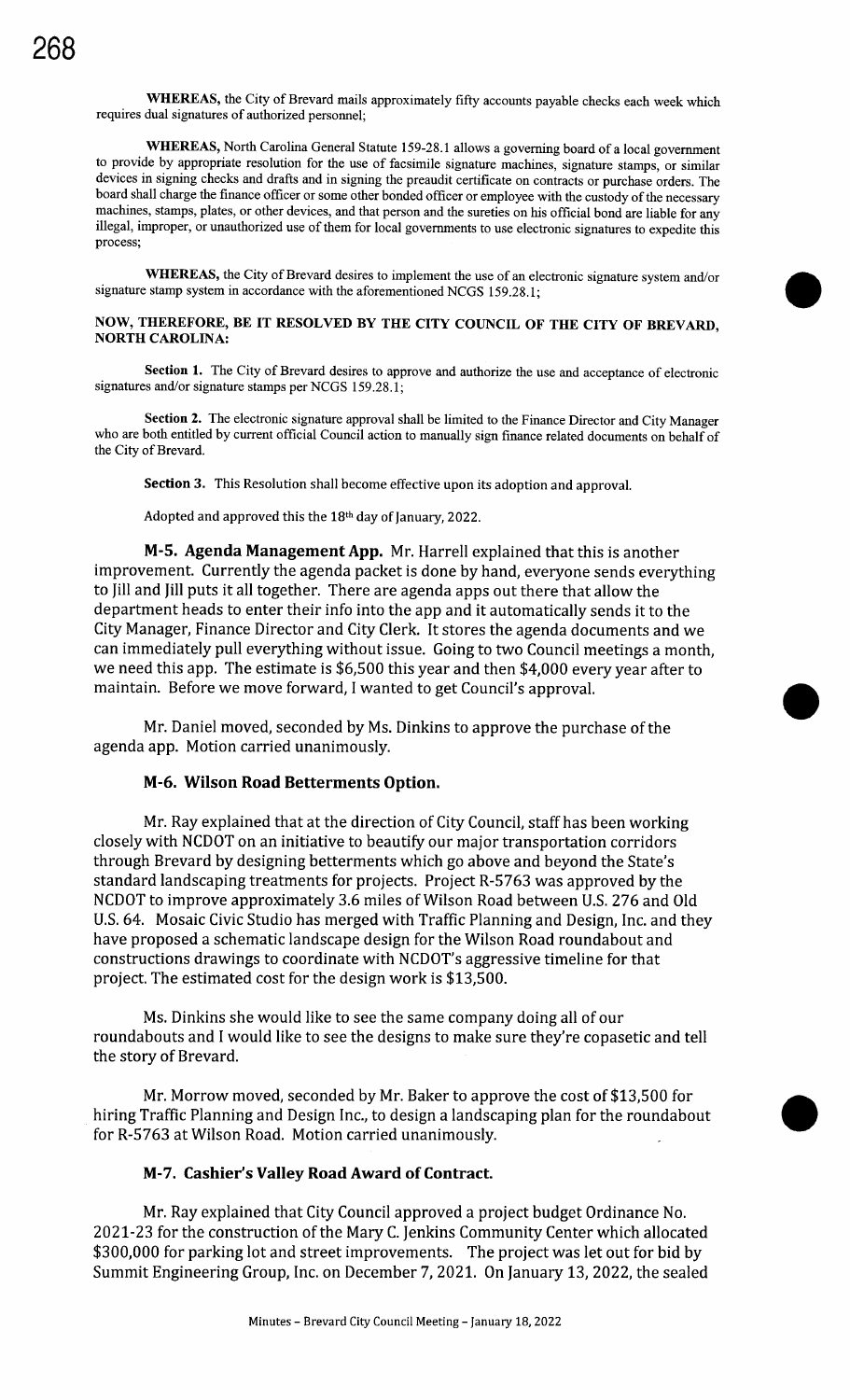bids were publicly opened at City Hall by Matthew Campbell with Summit Engineering Group Inc., with three bidders/ plan holders in attendance. First Victory was the the lowest bidder at \$351,879.59. Staff recommends directing the City Manager to sign <sup>a</sup> contract with First Victory Inc., for the base bid as presented, subject to the City Attorney's approval of terms and conditions.

Mayor Copelof added that this paves the parking lot but also repositions that road for safety reasons so people can walk from the parking lot to the Mary C. Jenkins Community Center without crossing the road.

Ms. Dinkins asked ifwe take note of when the same contractor always has the lowest bid. Mr. Ray said that he and Dean Luebbe have spoken about making sure that the lowest bidder doesn't have a bunch of change orders that would come above the next lowest bidder.

Mr. Morrow moved, seconded by Mr. Jones to approve the City Manager to sign a contract with First Victory Inc., for the base bid as presented, subject to the City Attorney's approval of terms and conditions. Motion carried unanimously.

## M-8. Hiring Range for new (incoming City Manager).

Ms. Craig explained that Council has entered into a contract with Baker Tilly for your search for <sup>a</sup> permanent City Manager. They are close to finalizing a draft of their recruitment brochure and they want to put in a general hiring range and want to know what to expect the hiring range to be. <sup>I</sup> gathered <sup>a</sup> lot of salary information from other small towns (on file in Clerk's office). The other benefits are pretty standard like travel, car allowance, a deferred comp contribution (most cities are seeing 5%). Also, the City ordinance requires that the City Manager live in Transylvania County.

Mr. Harrell added that most City Managers live in the cities that they manage unless you're in <sup>a</sup> city where the cost of living can't be maintained by the salary. The majority do require it unless you're in <sup>a</sup> resort area.

Mr. Morrow moved, seconded by Ms. Dinkins that the new City Manager must live within Transylvania County. Motion carried unanimously.

Mr. Morrow moved, seconded by Mr. Jones that the salary range be \$134,000-164,000. Motion carried unanimously.

## M-9. (K-5). Short Term Rental Task Force Minutes-December 16, 2021.

Mr. Jones pulled this from consent to get clarity on the grant that is funding the economic impact study and what the focus will be.

Mr. Baker said that Land of Sky did a similar study in Buncombe County and I asked for <sup>a</sup> copy of it. When <sup>I</sup> get it, I can pass it along to all of you. It's pretty holistic and wide-ranging and focuses a lot on the real estate market and housing prices in particular.

Mr. Jones moved, seconded by Ms. Dinkins to accept the Short Term Rental Task Force Minutes as presented. Motion carried unanimously.

## N. Remarks/Future Agenda Considerations.

Mr. Baker thanked Dean and Steve. I know I had some spicy remarks but ultimately I'm very thankful that you're digging in and trying to correct it. Steve you're taking it seriously and helping us out. I also wanted to take <sup>a</sup> second to thank all of the City workers and police and fire for getting rid of snow. We got a big one and we don't often get that much snow.

Mr. Daniel said that he seconds what Mr. Baker said.